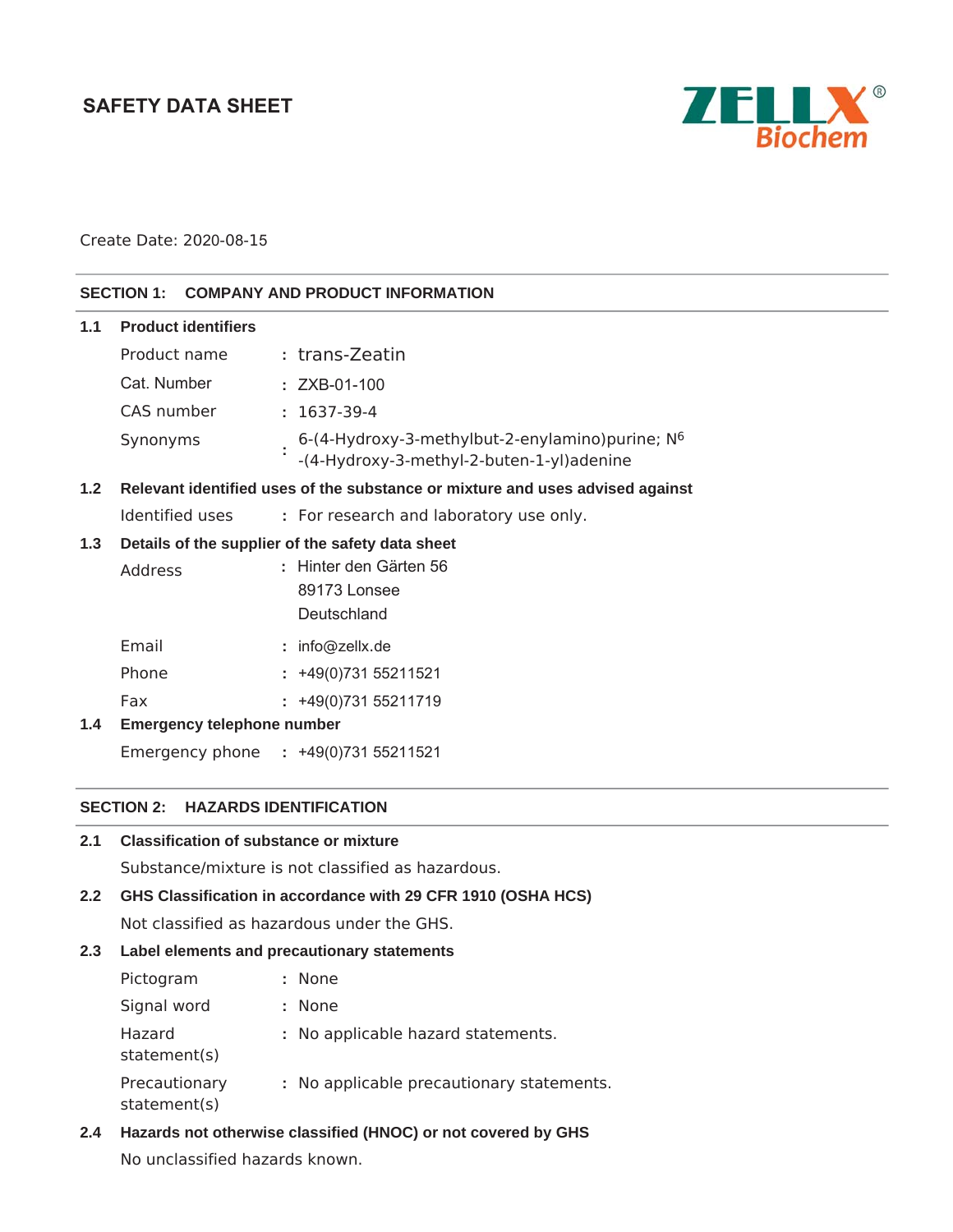### **2.5 NFPA Rating**

- Health hazard **:** 0 Fire hazard **:** 0
- Reactivity hazard **:** 0

### **2.6 HMIS Rating**

| Health hazard            | 0 |
|--------------------------|---|
| Chronic health<br>hazard |   |
| Reactivity hazard        | O |
| Flammability             | O |
| Physical hazard          |   |

# **SECTION 3: COMPOSITION/INFORMATION ON INGREDIENTS**

#### **3.1 Substances**

| Substance                                                    | CAS#      | EC#              | Concentration |
|--------------------------------------------------------------|-----------|------------------|---------------|
| trans-Zeatin<br>$M.F: C_{10}H_{13}N_5O$<br>M.W: 219.24 g/mol | 1637-39-4 | Not<br>Available | 90-100%       |

### **3.2 Hazardous components & classification**

No chemicals or constituents are known to be present that require disclosure under applicable regulations.

### **SECTION 4: FIRST AID MEASURES**

### **4.1 Description of first aid measures**

### **General advice**

Consult a physician if symptoms are severe or persistent. Provide this data sheet to medical personnel. If product is spilled or leaked, evacuate area.

#### **In case of inhalation**

If inhaled, move person to fresh air and monitor breathing. If not breathing, give artificial ventilation. Consult a physician if symptoms are severe or persistent.

### **In case of skin contact**

Immediately wash with excess soap and water. If spilled on clothing, remove all affected clothing. Consult a physician if symptoms are severe or persistent.

#### **In case of eye contact**

Flush eyes with water or eye wash solution as a precaution for 15 minutes. Consult a physician if symptoms are severe or persistent.

#### **In case of ingestion**

Only induce vomiting if recommended by medical personnel. If subject is unconscious, do not give anything by mouth. If conscious, rinse mouth with water. Consult a physician if symptoms are severe or persistent.

### **4.2 Most important symptoms and effects, both acute and delayed**

All known important symptoms are described in Section 2 and/or Section 11. No other important symptoms to report.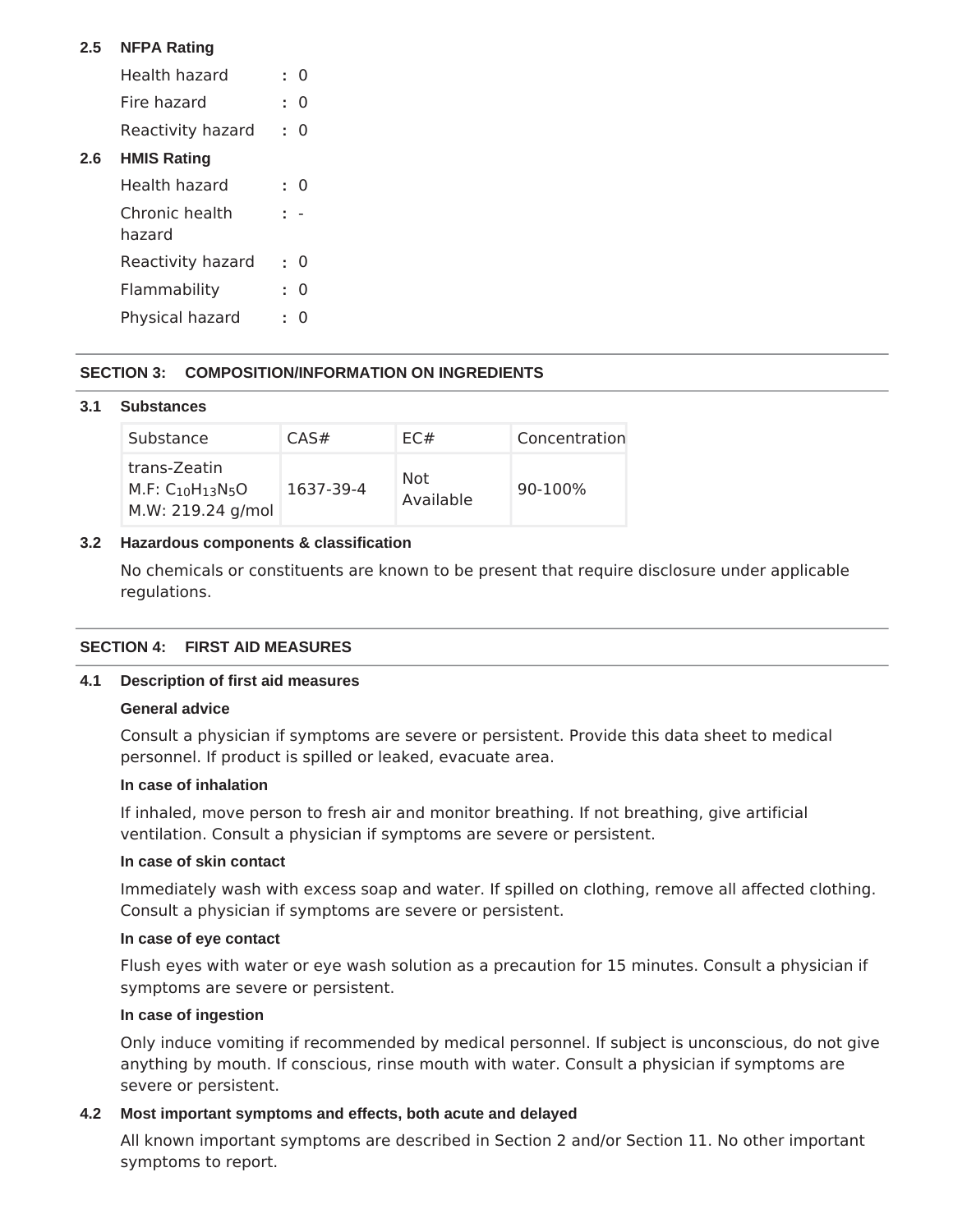### **4.3 Indication of any immediate medical attention and special treatment needed**

No special treatment indicated. Provide treatment in accordance with exhibited systems.

### **SECTION 5: FIREFIGHTING MEASURES**

#### **5.1 Suitable extinguishing media**

Water spray, alcohol-resistant foam, dry chemical, and carbon dioxide extinguishers are suitable.

#### **5.2 Unsuitable extinguishing media**

No known unsuitable extinguishing media.

#### **5.3 Special hazards arising from the substance**

No special hazards are known to exist regarding combustion of this product.

#### **5.4 Advice for firefighters**

Wear protective gear, such as self-contained breathing apparatus, if necessary.

#### **SECTION 6: ACCIDENTAL RELEASE MEASURES**

#### **6.1 Personal precautions, protective equipment and emergency procedures**

Provide suitable ventilation. Use any necessary personal protective equipment. Avoid contact with skin and eyes, and avoid creation and inhalation of vapor or dust. Keep all unnecessary personnel away.

#### **For personal protection see section 8**

#### **6.2 Environmental precautions**

Prevent product from entering public sewers and waterways.

### **6.3 Methods and material for containment and cleaning up**

Use inert absorbent material to absorb any spilled or leaked product. Keep in suitable, closed containers for disposal.

### **For proper disposal see section 13**

### **SECTION 7: HANDLING AND STORAGE**

#### **7.1 Precautions for safe handling**

Provide suitable ventilation. Wear any necessary personal protective equipment. **For precautions see section 2**

### **7.2 Conditions for safe storage, including any incompatibilities**

Storage conditions **:** Store upright, closed container in arid, ventilated environment. Storage Temperature: -20°C

Incompatible materials **:** Strong oxidizing agents are incompatible with this product.

### **SECTION 8: EXPOSURE CONTROLS/PERSONAL PROTECTION**

**8.1 Control parameters**

This product is not known to contain any substances with occupational exposure limit values.

#### **8.2 Engineering controls**

Follow good industrial hygiene and safety practices when handling product.

### **8.3 Personal protective equipment**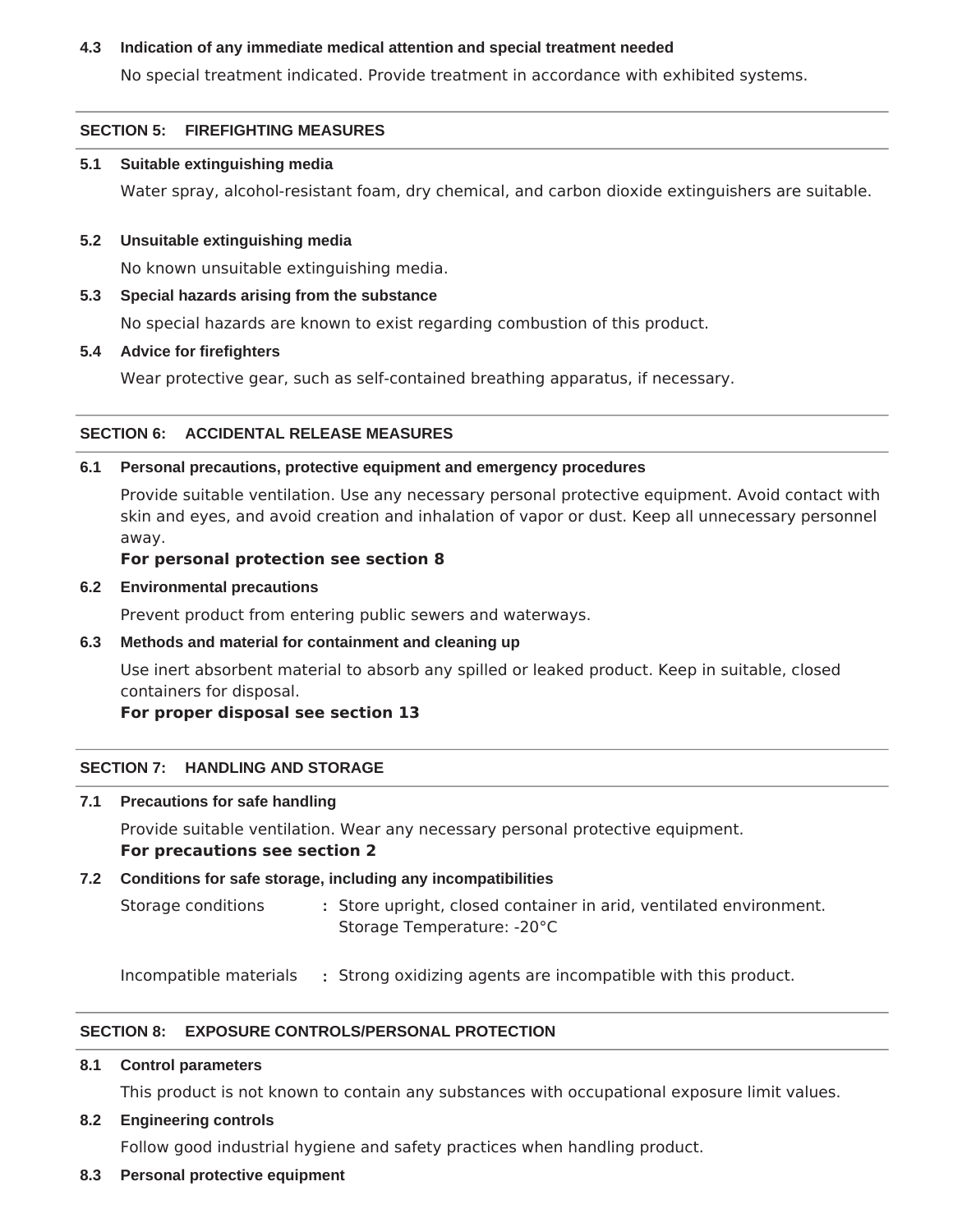| Eye/face protection               | : Use only government-approved safety glasses with side-shields.                                                                                                                                                                                                                             |
|-----------------------------------|----------------------------------------------------------------------------------------------------------------------------------------------------------------------------------------------------------------------------------------------------------------------------------------------|
| Skin protection                   | : Use gloves when handling product. Inspect gloves before use to<br>ensure suitability for use. Remove without exposing skin to the gloves<br>outer surface. Discard used gloves according to all pertinent laws<br>and/or current good practices (cGXP). Wash hands with soap and<br>water. |
| Body protection                   | : Wear appropriate clothing. Ensure clothing is in good condition, with<br>no holes or tears. When selecting clothing, consider the concentration<br>and amount of substance to be handled.                                                                                                  |
| Respiratory protection            | : Use only approved respirators and components which comply with<br>CDC and NIOSH (US) or CEN (EU) regulations. Required only when<br>vapors or aerosols are created.                                                                                                                        |
| exposure                          | Control of environmental: Prevent product from entering the environment, especially through<br>public sewers or waterways.                                                                                                                                                                   |
| General hygiene<br>considerations | : Comply with general industrial hygiene practice guidelines.                                                                                                                                                                                                                                |

# **SECTION 9: PHYSICAL AND CHEMICAL PROPERTIES**

| 9.1      | Information on basic physical and chemical properties |                 |  |
|----------|-------------------------------------------------------|-----------------|--|
| a)       | Appearance                                            | : Beige         |  |
| b)       | Physical states                                       | : Solid         |  |
| c)       | Odor                                                  | : Not available |  |
| d)       | Odor threshold                                        | : Not available |  |
| e)       | Melting point                                         | : Not available |  |
| f)       | Boiling point range                                   | : Not available |  |
| g)       | рH                                                    | : Not available |  |
| h)       | Density                                               | : Not available |  |
| i)       | Flash point                                           | : Not available |  |
| j)       | Evaporation rate                                      | : Not available |  |
| k)       | Flammability                                          | : Not available |  |
| I)       | Upper/lower flammability or<br>explosive limits:      | : Not available |  |
| m)       | Vapor pressure                                        | : Not available |  |
| n)       | Vapor density                                         | : Not available |  |
| $\circ)$ | Relative density                                      | : Not available |  |
| p)       | Water solubility                                      | : Not available |  |
| q)       | Partition<br>coefficient:n-octanol/water              | Not available   |  |
| r)       | Autoignition temperature                              | : Not available |  |
| S)       | Decomposition temperature                             | : Not available |  |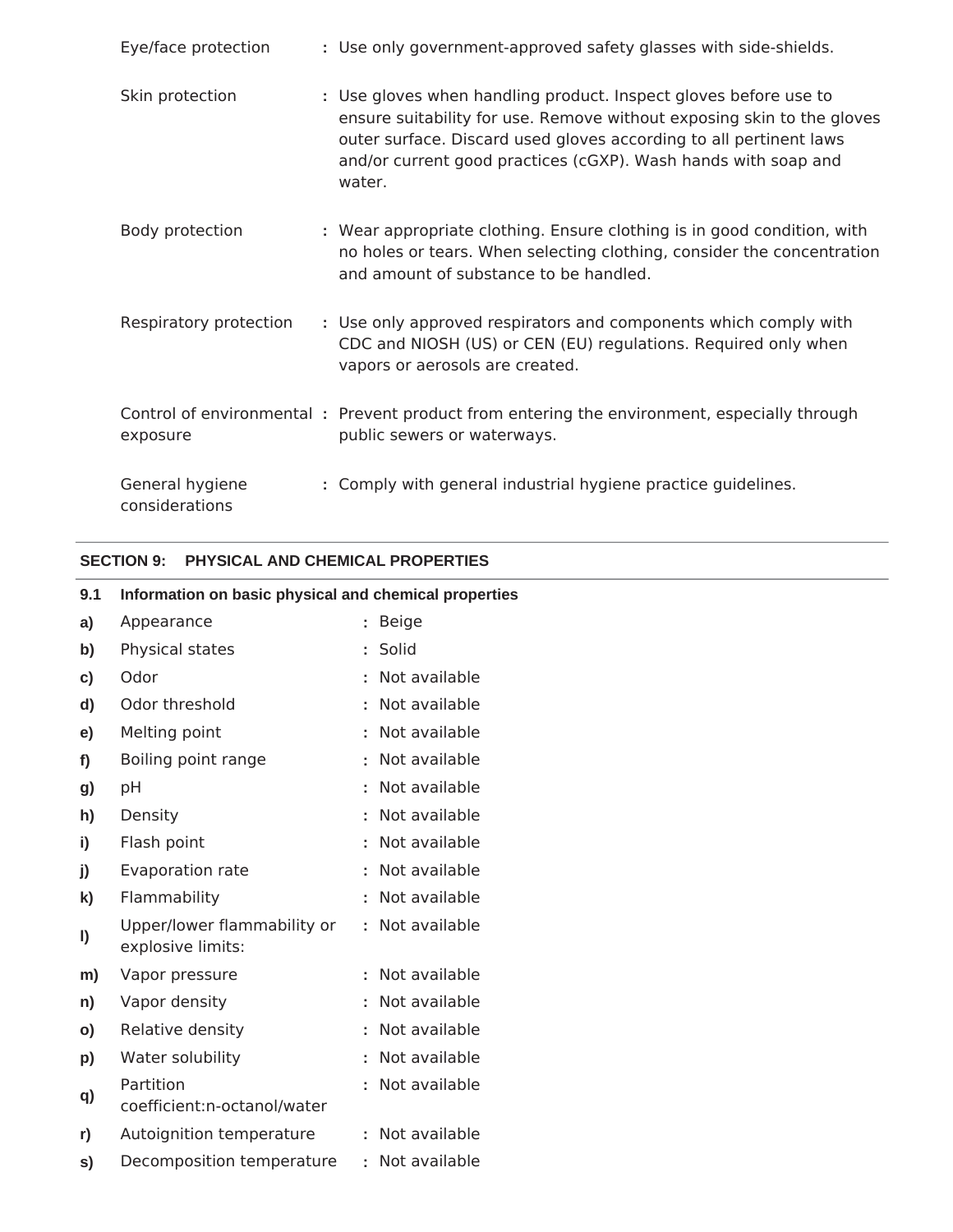- **t)** Kinematic viscosity **:** Not available
- **u)** Explosive properties **:** Not available
- **v)** Oxidizing properties **:** Not available
- **w)** Solubility in other solvents **:** Not available
- **x)** Surface tension **:** Not available

### **SECTION 10: STABILITY AND REACTIVITY**

#### **10.1 Reactivity**

No special reactivity is known.

### **10.2 Chemical stability**

Product is stable when stored and used as recommended.

#### **10.3 Stability note(s)**

No special or unusual instability known.

### **10.4 Polymerization**

No known polymerization.

**10.5 Possibility of hazardous reactions**

No hazardous reactions are known.

### **10.6 Incompatible materials**

Strong oxidizing agents are incompatible with this product.

#### **10.7 Hazardous decomposition products**

Carbon oxides and nitrogen oxides (NOx) can form if fire occurs.

## **SECTION 11: TOXICOLOGICAL INFORMATION**

| 11.1 Acute toxicity                          |  |                                                                              |
|----------------------------------------------|--|------------------------------------------------------------------------------|
| LD50 Oral                                    |  | : No toxicity data available.                                                |
| LD50 Dermal                                  |  | : No toxicity data available.                                                |
| LC50 Inhalation                              |  | : No toxicity data available.                                                |
| 11.2 Skin corrosion/irritation               |  |                                                                              |
| No skin/corrosion irritation data available. |  |                                                                              |
| 11.3 Serious eye damage/eye irritation       |  |                                                                              |
| No eye damage/irritation data available.     |  |                                                                              |
| 11.4 Respiratory or skin sensitization       |  |                                                                              |
| No sensitization data available.             |  |                                                                              |
| 11.5 Germ cell mutagenicity                  |  |                                                                              |
|                                              |  | Causes DNA inhibition and unscheduled DNA synthesis in human in vitro cells. |
| 11.6 Carcinogenicity                         |  |                                                                              |
| <b>IARC</b>                                  |  | : Product and components are not regulated by the IARC.                      |
| <b>ACGIH</b>                                 |  | : Product and components are not regulated by the ACGIH.                     |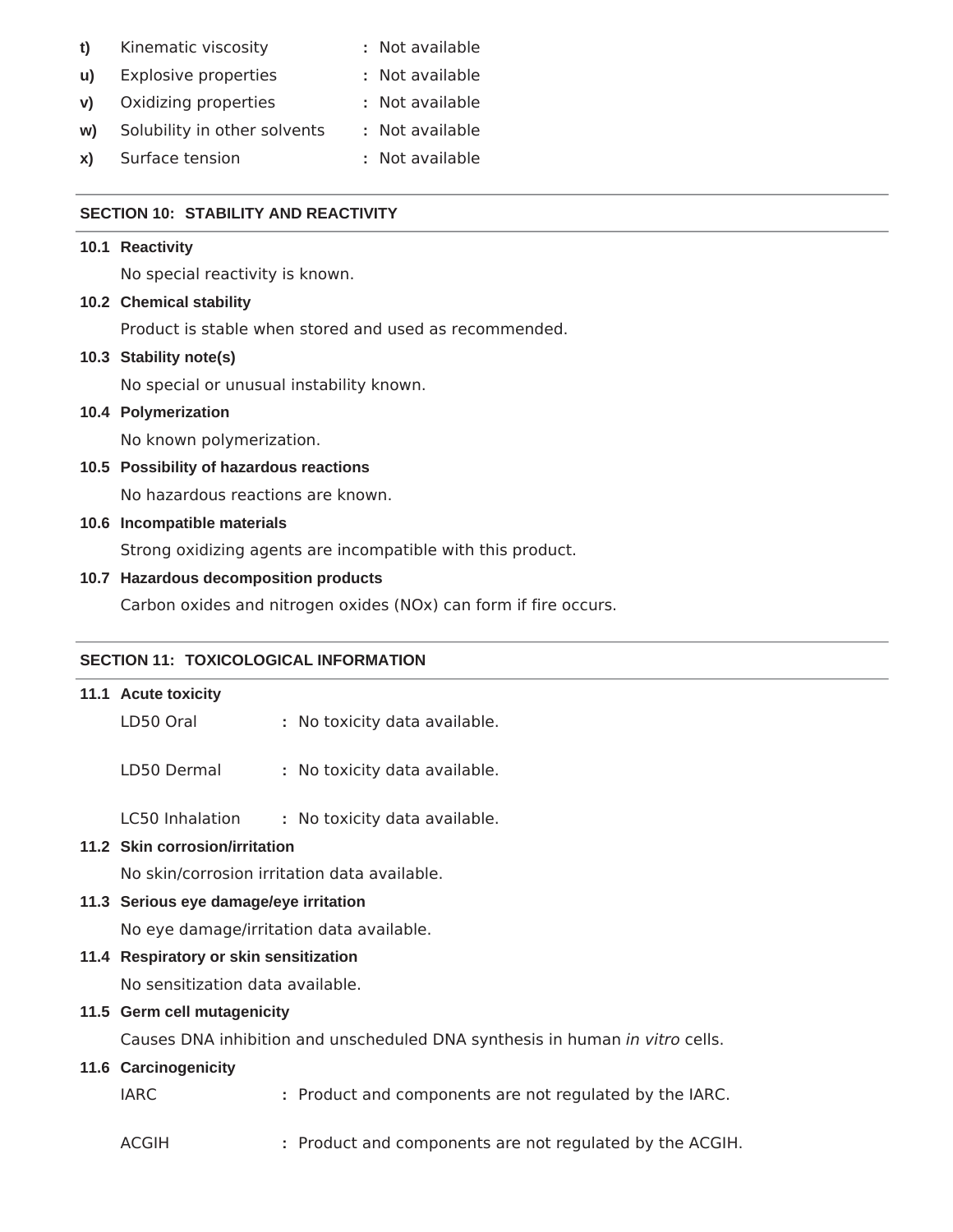NTP **:** Product and components are not regulated by the NTP.

OSHA **:** Product and components are not regulated by OSHA.

**11.7 Reproductive toxicity**

No reproductive toxicity data available.

**11.8 Specific target organ toxicity – single exposure**

No specific organ toxicity data available.

**11.9 Specific target organ toxicity – repeated exposure**

No specific organ toxicity data available.

#### **11.10Aspiration hazard**

No aspiration hazard data available.

#### **11.11Additional Information**

RTECS: EM9506000.

### **SECTION 12: ECOLOGICAL INFORMATION**

#### **12.1 Toxicity**

No ecological toxicity data available.

#### **12.2 Aquatic toxicity**

No aquatic toxicity data available.

#### **12.3 Persistence and degradability**

No persistence/degradability data available.

#### **12.4 Bioaccumulative potential**

No bioaccumulation data available.

**12.5 Mobility in soil**

No soil mobility data available.

### **12.6 Results of PBT and vPvB assessment**

PBT/vPvB assessment not available as chemical safety assessment is not required/was not conducted.

#### **12.7 Other adverse effect**

No other adverse effect data available.

### **SECTION 13: DISPOSAL CONSIDERATIONS**

# **13.1 Product**

Chemical waste generators must determine whether a discarded chemical is classified as a hazardous waste. Chemical waste generators must also consult and adhere to local, regional, and national hazardous waste regulations to ensure complete and accurate classification.

### **13.2 Packaging**

Packaging should be disposed of in the same manner as unused product.

#### **13.3 Recommendation**

Disposal must be made according to official regulations.

#### **SECTION 14: TRANSPORTATION INFORMATION**